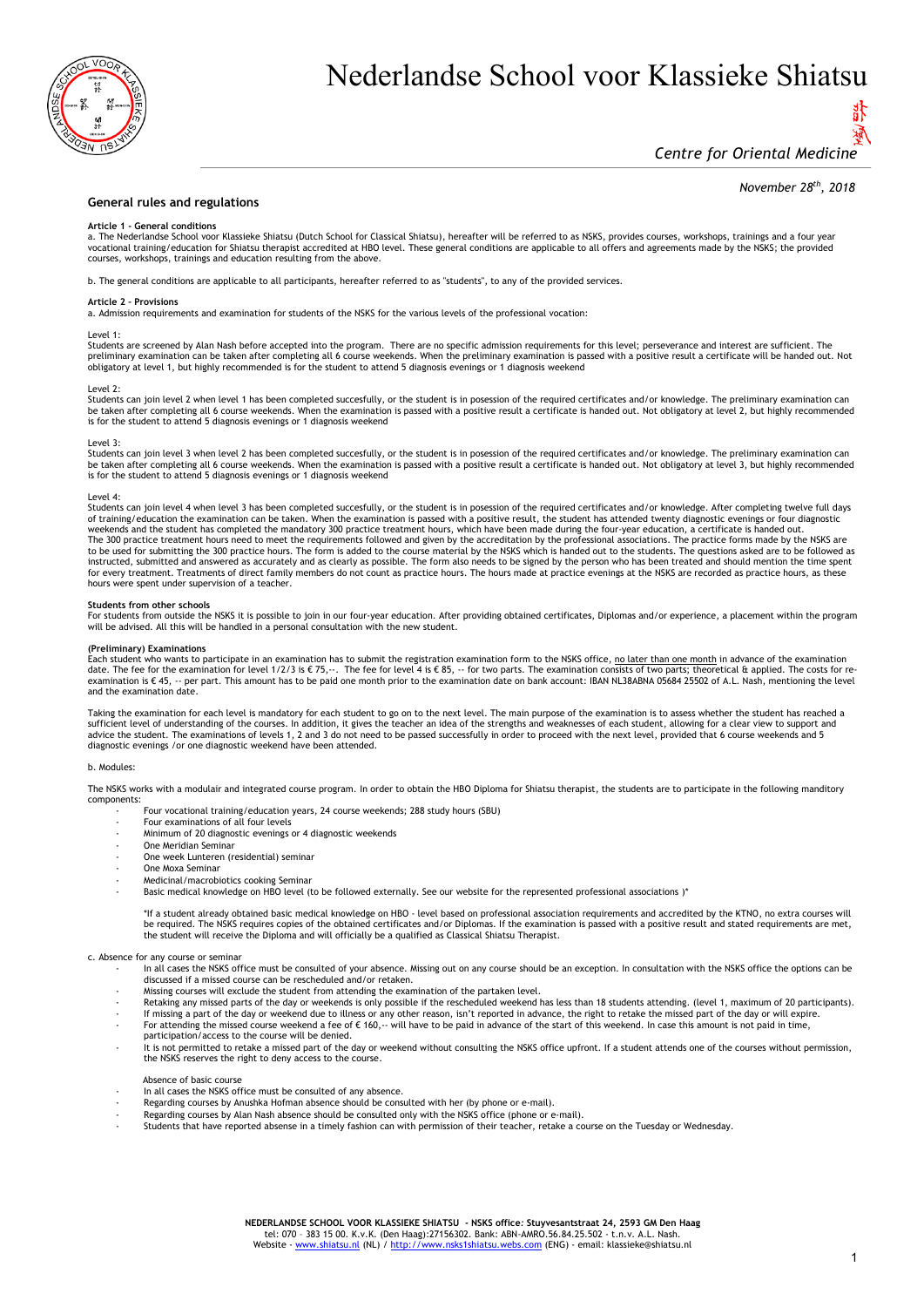#### d. Remaining educational regulations:

- To prevent future injuries, students who have certain illnesses or other physical or mental issues/limitations are obliged to inform the NSKS before the start of the training/education.
- For every training/education year a minimum amount of students decided upon by the NSKS and a maximum of 20 students are applicable, with exception of level 1 where a maximum of 20 students is applicable.
- The NSKS reserves the right to deny access to the school grounds to any student who disrupts courses, and/or use the school grounds for recruiting students and/or clients. The paid enrolment and tuition fee will not be refunded.
- The NSKS will only issue the Diplomas or certificates once. No copies will be provided afterwards.
- It is possible for students to attend extra courses, if space is available. The fee is € 160,-- for one course weekend. Students, who have not attended the weekends before, will be given precedence to students who already attended the weekend.
- The total number of diagnostic evenings which have to be attended in order to obtain the Diploma is 20. Students, who start in level 2, need to comply to these requirements as well.

## **Article 3 – (Course) materials/Copyright**

- Books and other materials which have to be purchased for this training/education will have to be paid for by the student. Click here for th[e literature list.](https://www.shiatsu.nl/boekenlijst/)
- The NSKS has copyright on the provided teaching materials. Copying on behalf of third parties is not permitted.

#### **Article 4 – Modular system**

The NSKS offers students the opportunity to study in modules. Students and therapists from other schools than the NSKS can sign up for all weekends of the (Diploma) courses and seminars.

#### **Article 5 – Accreditation Institute**

The NSKS has been fully accredited b[y Stichting Accreditatie Instituut KTNO](https://ktno.nl/zoeken/nsks) at HBO level.

This means that the training/education and other modules are recognised by the following professional associations:

| NVST        |
|-------------|
| <b>BATC</b> |

- LVNG - VBAG
- CAT
- [Shiatsu Vereniging Nederland](https://www.shiatsuvereniging.nl/)

## All seminars are offered as postgraduate education are approved by the professional associations: TCG ZHONG, NVST, BATC, LVNG, VBAG, CAT en Shiatsu Vereniging Nederland.

Students who have successfully completed the four-year education can join one of these associations. The NSKS cannot guarantee acceptance. Professional associations under the<br>umbrella of the accrediting institute (the KTNO

The NSKS advices all students to explore the options at the various professional associations. The rules and regulations of the Dutch healthsector are under continuous change, and so too the criteria for professional associations and training/education.

#### **Article 6 – Dojo houserules**

- Students have to be at the school grounds on time.
- When arriving late the student will have to enter the class quietly and take place at the back of the room (when appropriate during a class).
- A respectful attitude is expected from the student. Anyone disturbing the class will be asked to leave.
	- During the mediation, entering is inappropriate. The student will have to wait in another room until the meditation is finished.
- Eating, drinking or smoking is not permitted in the Dojo. Bags and mobile devices (phones) are not permitted either. They can be placed in the dressing room. (No chewing gum is permitted in the Dojo at any time)
- Students have to take care of dressing appropriately: clean and well-kept clothes (preferably black/white and non-synthetic)
- Properties of the NSKS such as, futons, blankets, thermos bottles, glasses, chairs etc. remain on school grounds at any time. It is not permitted to take these outside.<br>After the courses at the end of the weekend, the rest
	- Forty student has the responsibilty to put all mats, futons, blankets and pillow back in their right place.<br>
	In the Dojo all judo mats are to be aligned and mopped.
		- In the Dojo all judo mats are to be aligned and mopped.
	- ln the lunch area it is expected that all used items are washed up and placed back in the cupboards.<br>○ Each course weekend three students are responsible for cleaning the lunchroom and the Dojo. Students are to

#### Stay overnight at the Dojo

For students who have to travel a long way from home to the school grounds is it possible to stay overnight at the Dojo. However, this has to be arranged with the NSKS office. The<br>NSKS offers this possibility for their st pay a deposit of €100,-- for the keys. The student is responsible for these keys. When the student loses these keys, he/she will have to pay the amount of € 100,-- to the NSKS. After<br>finishing the training/education and a

#### **Article 7 - Hygene**

During the courses students will have to comply with general accepted norms of (body) hygene. If the student is suffering from a contagious ailment (for example mildew on the feet)<br>he or she will need to take the necessary

#### **Article 8 – Personal data**

The NSKS takes care of the personal data of its students. For more information read the [privacy and cookie](https://www.shiatsu.nl/privacy-en-cookieverklaring/) statement. The NSKS works according to the regulations as set by the AVG (GDPR) guidelines.

### **Article 9 - Terms of Payments**

The minimal amount of registration fee (downpayment) for the vocational training/education is a fee of € 350,-- which will have to be paid when applying for any course or<br>training/education. From this point on your spot i enrolment and tuition fee of the course will still have to be paid. Cancelling is possible <u>at least one month prior to the start of the course</u>. Enrolment fee is non-refundable.<br>The terms of payment are applicable to all payment in following paragraph).

- A discount of  $\epsilon$  45, $\cdot$  is applied to the tuition fee of the course, if payment is made all in once, at least one month prior to the start of the course. A payment plan can be arranged if requested at the NSKS office and when applied for in time. The enrolment fee has to be paid one month prior to the beginning of the<br>education and the tuition fee not later than three mont
- The NSKS has the authority to deny access to any student that has not adhered to the payment conditions mentioned in this paragraph.
- 
- 
- For attending an extra course weekend a supplement of € 160,-- is applicable.<br>- All payments have to be transferred by bank account; IBAN NL38ABNA 05684 25502 of A.L. Nash. There is no possibility of making the payments
- All costs made while collecting arrears, legal as well as administrative, are to be paid for by the student.
- Diagnostic evenings (€ 39,50) or diagnostic weekends (€ 185,--) can be paid via bank account no. IBAN NL38ABNA 05684 25502.

#### Lunteren (residential) Seminar

The enrolment fee of € 300,-- for the Lunteren (residential) Seminar must be paid immediatly after receiving our confirmation letter. After receiving the enrolment fee your place is<br>reserved. The remaining amount of € 445

received on the bankaccount of A.L. Nash the first has priority over others for participation.<br>See further the general conditions which mentioned in our confirmation letter. The student has her/his own responsibility for t through her/his banker.